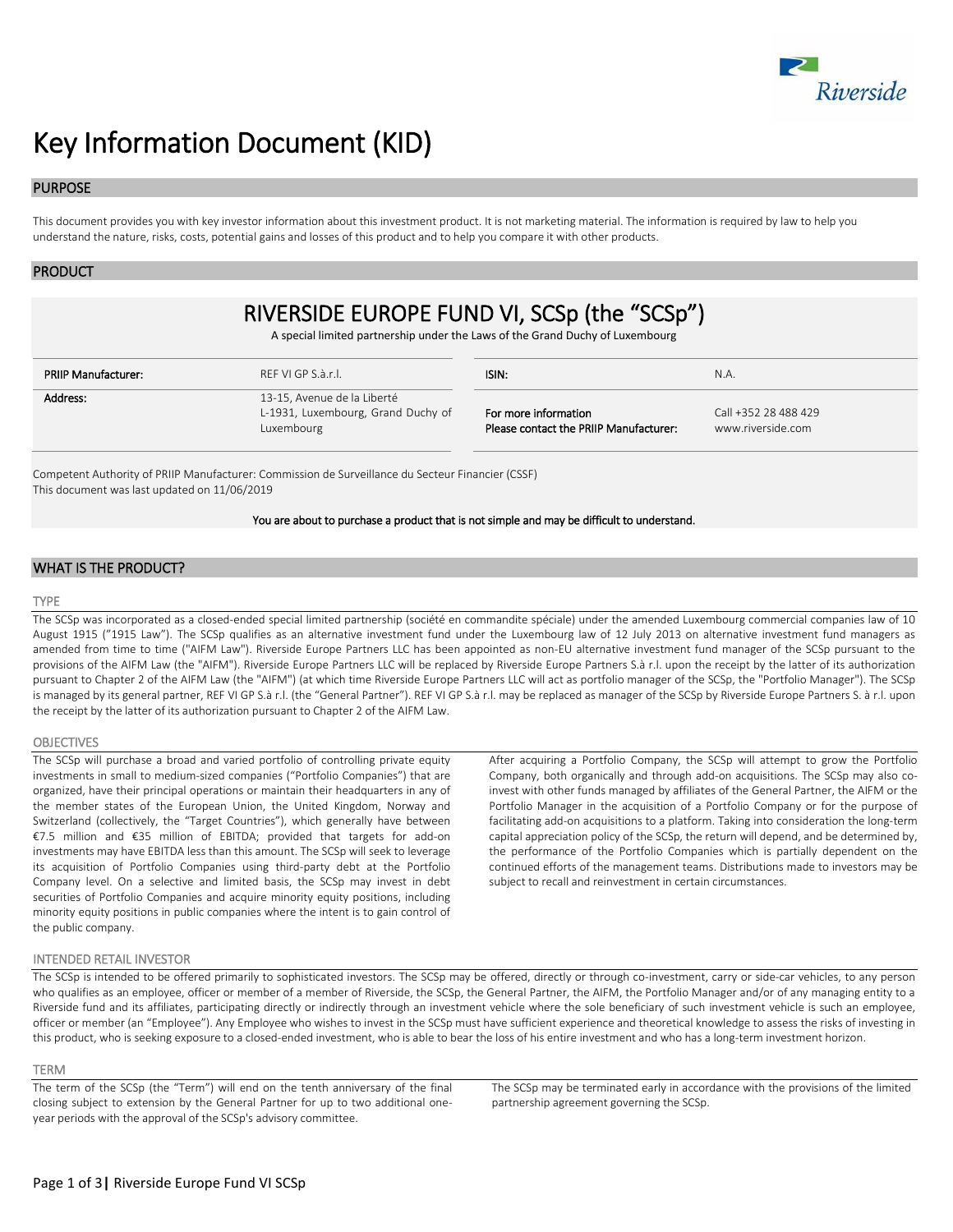

## WHATE ARE THE RISKS AND WHAT COULD I GET IN RETURN?

## Risk Indicator



The risk indicator assumes you keep the product for 10 years. You cannot cash in early. You may not be able to sell your product easily or you may have to sell at a price that significantly impacts on how much you get back.

The summary risk indicator is a guide to the level of risk of this product compared to other products. It shows how likely it is that the product will lose money because of movements in the markets or because we are not able to pay you. We have classified this product as 6 out of 7, which is the second highest risk class. This rates the potential losses from future performance at a high level, and poor market conditions are very likely to impact the capacity of the Fund to pay you.

Changes to tax laws/treaties may adversely affect returns on your investment. This product does not include any protection from future market performance so you could lose some or all of your investment. If the Fund is not able to pay you what is owed, you could lose your entire investment.

#### Performance Scenarios

| Investment EUR 10000 |                                           | 10 years (Minimum Required Holding Period) |
|----------------------|-------------------------------------------|--------------------------------------------|
| Stress scenario      | What you might get back after costs       | 7,201                                      |
|                      | Average return <sup>1</sup> each year (%) | $-3.23%$                                   |
| Unfavorable scenario | What you might get back after costs       | $9.268^2$                                  |
|                      | Average return each year $(\%)$           | $-0.76%$                                   |
| Moderate scenario    | What you might get back after costs       | 25.000 <sup>2</sup>                        |
|                      | Average return <sup>1</sup> each year (%) | 9.60%                                      |
| Favorable scenario   | What you might get back after costs       | 34.208 <sup>2</sup>                        |
|                      | Average return <sup>1</sup> each year (%) | 13.09%                                     |

**!**

This table shows the money you could get back over the next 10 years, under different scenarios, assuming that you invest EUR 10,000. The scenarios shown illustrate how your investment could perform. You can compare them with the scenarios of other products. The scenarios presented are an estimate of future performance based on evidence from the past on how the value of this investment varies, and are not an exact indicator. What you get will vary depending on how the market performs and how long you keep the investment/product. The stress scenario shows what you might get back in extreme market circumstances, and it does not take into account the situation where we are not able to pay you. This product cannot be cashed in.

This means it is difficult to estimate how much you would get back if you cash in before maturity. You will either be unable to cash in early or you will have to pay high costs or make a large loss if you do so. The figures shown include all the costs of the product itself, but may not include all the costs that you pay to your advisor or distributor. The figures do not take into account your personal tax situation, which may also affect how much you get back.

Market developments in the future cannot be accurately predicted. The scenarios shown are only an indication of some of the possible outcomes based on recent returns. Actual returns could be lower.

## WHAT HAPPENS IF REF VI GP S.à r.l. IS UNABLE TO PAY OUT?

In the event that the SCSp defaults, there would be no direct financial impact on investors, whose liability is limited to the amount of their capital commitments. Losses are not covered by an investor compensation or guarantee scheme.

Until the appointment of Riverside Europe Partners S.à r.l. as AIFM of the SCSp, Riverside Europe Partners LLC may appoint SEI INVESTMENTS – DEPOSITARY AND CUSTODIAL SERVICES (IRELAND) LIMITED as depositary of the SCSp. Upon the appointment of Riverside Europe Partners S.à r.l. as AIFM of the SCSp, Intertrust (Luxembourg) S.à r.l. will be appointed as depositary of the SCSp (in each case such depositary being referred to as the "Depositary"). The Depositary is responsible for the safekeeping of the assets of the SCSp. With respect to the Depositary, there is a potential default risk if the assets of the SCSp held with the Depositary are lost. However, such default risk is limited due to the rules set out in Article 19 of the AIFM Law and in the Commission Delegated Regulation (EU) 231/2013 which require a segregation of assets between those of the Depositary and the SCSp. The Depositary is liable to the SCSp or to the investors of the SCSp for the loss by the Depositary or one of its delegates of a financial instrument held in custody unless the Depositary is able to prove that the loss has arisen as a result of an external event beyond its reasonable control. For all other losses, the Depositary is liable in case of its negligent or intention failure to properly fulfil its obligations pursuant to the AIFMD. The Depositary currently has not contractually discharged itself of liability for the loss of financial instruments by contractual transfer of its liability to any delegates.

## WHAT ARE THE COSTS?

The Reduction in Yield (RIY) shows what impact the total costs you pay will have on the investment return you might get. The total costs take into account one-off, ongoing and incidental costs. The amounts shown here are the cumulative costs of the product itself. They include potential early exit penalties. The figures assume you invest EUR 10,000. The figures are estimates and may change in the future.

#### COSTS OVER TIME

The person selling you or advising you about this product may charge you other costs. If so, this person will provide you with information about these costs, and show you the impact that all costs will have on your investment over time.

1 The percentage return for the investor is determined based on past performance of peer investment similar to the investments underlying the investment fund. The term "Net" refers to the fact that the return is after cost 2 The monetary amounts assume that returns are continuously compounded over 10 years (i.e. the "Required minimum holding period").